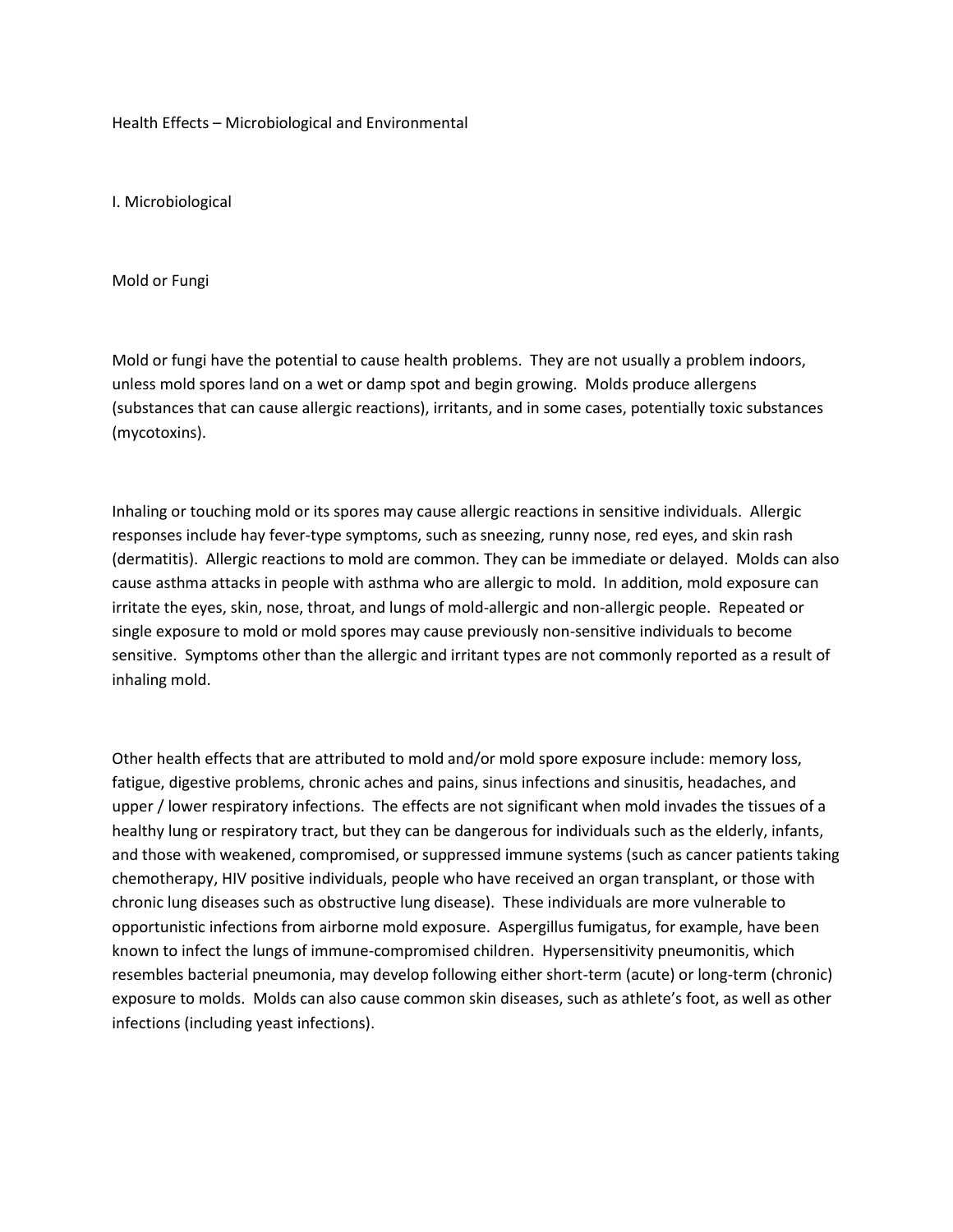Mold spores are microscopic (2-10 um) and are naturally present in both indoor and outdoor air. Molds reproduce by means of spores. Some mold have spores that are easily disturbed and waft into the air and settle repeatedly with each disturbance. Other molds have sticky spores that will cling to surfaces and are dislodged by brushing against them or by other direct contact. Spores may remain able to grow for years after they are produced and the allergens, whether or not the spores are alive, can remain allergenic for years.

Molds can also produce toxic substances called mycotoxins, which cling to the surface of mold spores or can be found within the spores. More than 200 mycotoxins have been identified from common mold, with many more remaining to be identified. Exposure pathways are similar to that of the parent mold; either through inhalation, ingestion, or skin contact. Aflatoxin B, produced by the molds Aspergillus flavus and Aspergillus parasiticus, is one of the most potent carcinogens known. Ingestion can cause liver cancer while inhalation can cause lung cancer. Aflatoxin B has been found on contaminated grains, peanuts, and other human and animal foodstuffs, however, Aspergillus flavus and Aspergillus parasiticus are not commonly found on building materials or indoor environments.

Some molds, such as Aspergillus versicolor and Stachybotrys chartarum (also known as "black mold" or "toxic mold"), are known to produce potent toxins under certain circumstances. Many symptoms and human health effects attributed to the inhalation of mycotoxins have been reported including: mucous membrane irritation, skin rash, nausea, immune system suppression, acute or chronic liver damage, acute or chronic central nervous system damage, endocrine effects, and cancer. The presence mold in a building, however, does not necessarily mean that mycotoxins are present as they are produced only under certain environmental conditions.

Some compounds produced by molds are volatile and released directly into the air. They are known as microbial volatile organic compounds (mVOCs). Because they often have strong and/or unpleasant odors, they are often associated with molds. Although research is still in the early phase, exposure to mVOCs from molds has been linked to symptoms such as headaches, nasal irritation, dizziness, fatigue, and nausea.

Glucans are small pieces of mold cell walls which can when inhaled cause inflammatory lung and airway reactions as well as affect the immune system. Exposure mainly in agricultural and manufacturing settings to high levels of glucans in dust mixtures has been shown to cause a flu-like illness known as Organic Dust Toxic Syndrome (ODTS).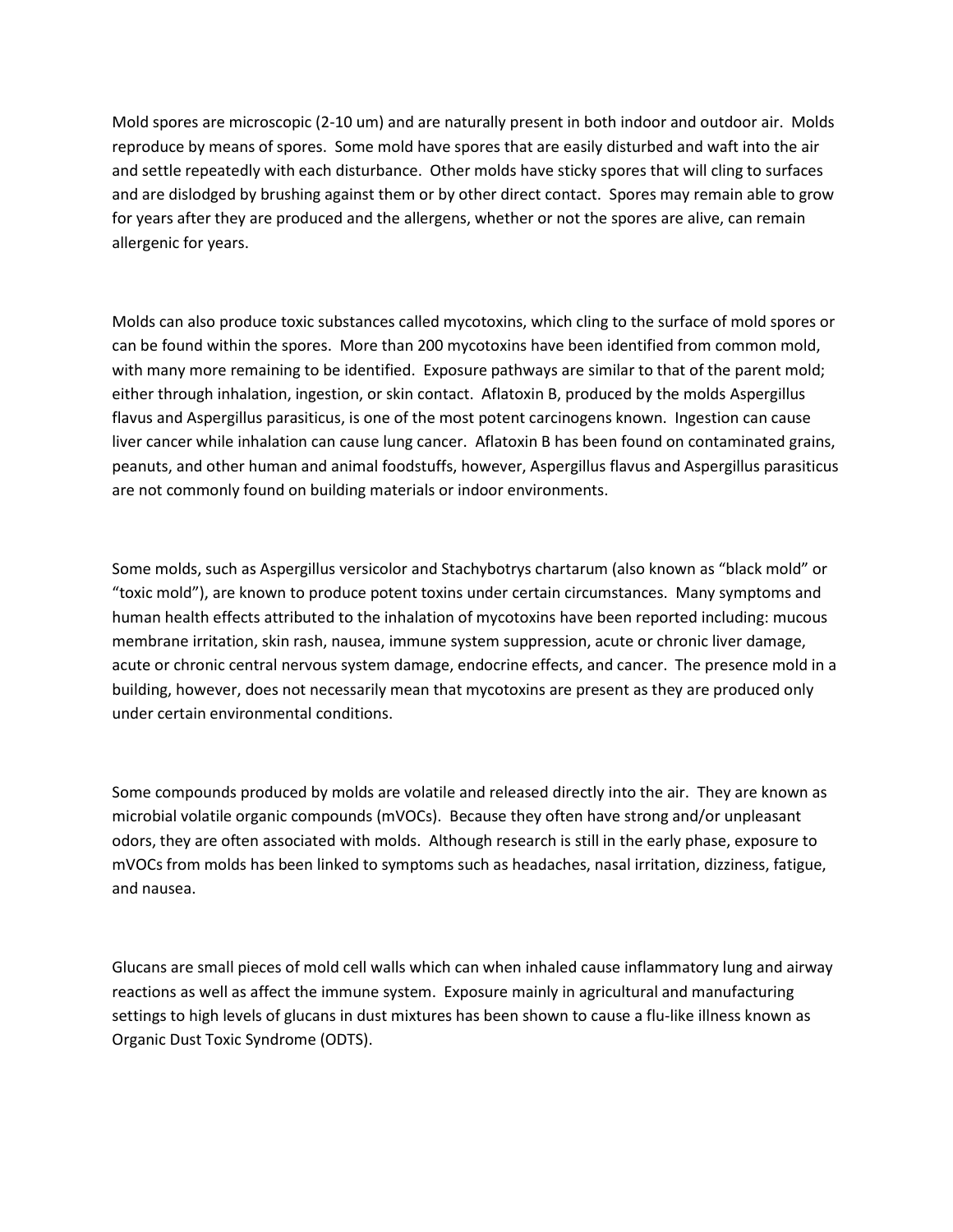Research on mold and health effects is ongoing. This website provides a very brief overview; it does not describe all potential health effects related to mold exposure. For more detailed information consult a health professional. You may also wish to consult your state or local health department.

## Bacteria

Bacteria are single-celled organisms that have cell membranes but no organized nuclei. They seldom form distinct, visible colonies, but may form slime, bio-film, or foam. Most naturally occurring bacteria do not cause human illness. Bacteria survive by metabolizing carbon compounds in the presence (aerobic) or absence (anaerobic) of oxygen. Some bacteria, such as Bacillus and Clostridium, are capable of forming endospores, which is a dormant form of the bacteria that can reestablish its vegetative form under appropriate circumstances and persist for years in a harsh environment. Bacteria are divided into two groups based cell wall morphology and ability to retain crystal violet stain (Gram-negative and Gram-positive). Found on the outer walls of Gram-negative bacteria (E. Coli, Salmonella, Psuedomonus, Legionella) are endotoxins that cause irritation and flu-like illness in those who are exposed, usually when water containing the endotoxin is aerosolized.

Personal exposure to bacteria typically can either be from a human source (skin contact, talking, coughing, sneezing) or from an environmental source (water reservoirs – humidifiers, drain pans, cooling towers). Commonly known human source bacteria include Streptococcus (pneumonia, meningitis, strep throat) and Staphylococcus (skin "staph" infection and MRSA – Methicillin Resistant Staphylococcus aureus). Commonly known environmental source bacteria include Mycobacterium (Tuberculosis and Leprosy), Legionella (Legionnaire's Disease and Pontiac Fever), and Bacillus (Anthrax).

## Viruses

Viruses are considered non-cellular and therefore 'non-living'. They consist of DNA or RNA in a protein coat (capsid). They attach and inject their genetic code into a cell, take over the host cell and direct it to reproduce viruses. Multiplication can take from 6 to 48 hours. Diseases caused by viruses include the common cold, influenza, chicken pox, HIV, measles, mumps, SARS, polio, rabies, Hepatitis A, B, C, Herpes, Ebola, West Nile, and certain types of cancer.

Relative humidity (RH), temperature, and ventilation are important factors controlling the infectivity of airborne viruses, with no one condition favorable for all viruses. The increased survival of influenza virus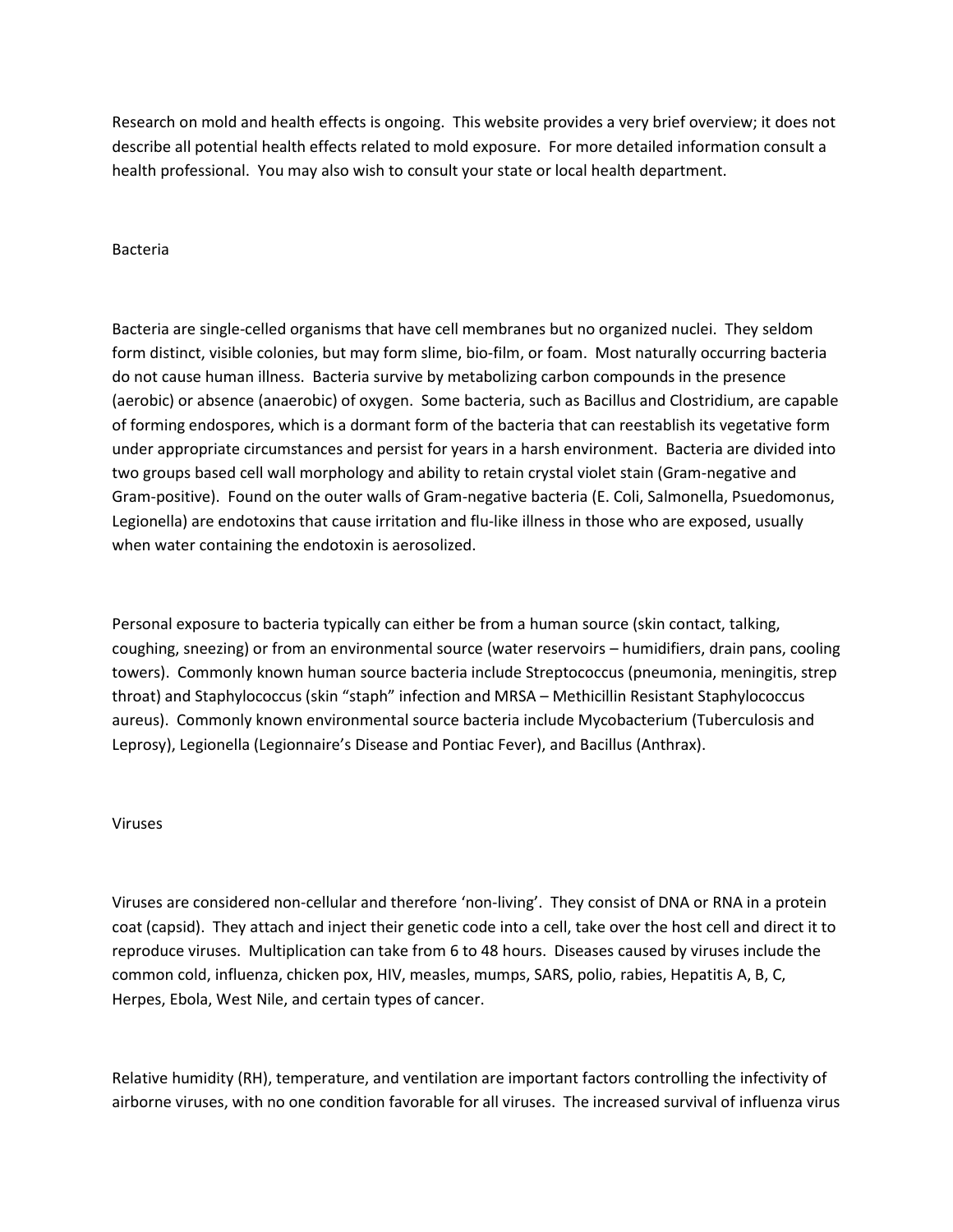in aerosols at low relative humidity has been suggested as a factor that accounts for the seasonality of influenza. In contrast, exactly the opposite relationship (high RH) has been shown for poliovirus.

II. Environmental

Allergens

Allergens are usually environmentally stable foreign substances that induce allergy immune reactions in predisposed individuals. The allergic reaction to the allergen results in allergy symptoms – runny nose, itchy eyes, coughing, and sneezing. These symptoms are your body's attempt to expel the allergen it wrongly assumes is dangerous. Common allergens include pollen (from trees, grasses, and weeds), dust mites (microscopic arachnid excrement found in dust), cockroaches, animal allergens (from cats, dogs, birds), latex (gloves, rubber bands, balloons), and mold (refer above). Studies show over 50% of the population in the U.S. would have a positive test response to one or more allergens.

## VOC's

Volatile organic compounds (VOC's) include a broad classification of thousands of organic gases emitted or "off-gassed" from common household products including but not limited to carpets, paints, fuels, solvents, cleaning chemicals, cosmetics, and pressed wood. Symptoms attributable to VOC's include respiratory distress, sore throat, eye irritation, nausea, drowsiness, fatigue, headaches, and general malaise. Due to the large numbers of chemicals found indoors and their synergistic effect, it is very difficult to establish the causal relationship between health and specific VOC's. Industrial exposure studies have, however, documented respiratory ailments, heart disease, allergic reactions, mutagenicity and cancer to certain VOC's like benzene and formaldehyde.

Pesticides

Pesticides used in and around the home include products to control insects (insecticides), fungi (fungicides), and microbes (disinfectants). The American Association of Poison Control Centers reported in 1990 that some 79,000 children were involved in common household pesticide poisonings or exposures. Pesticides, which are considered semi-volatiles, are designed to kill or control pests, including termites, cockroaches, ants, fungi, and bacteria, to name a few.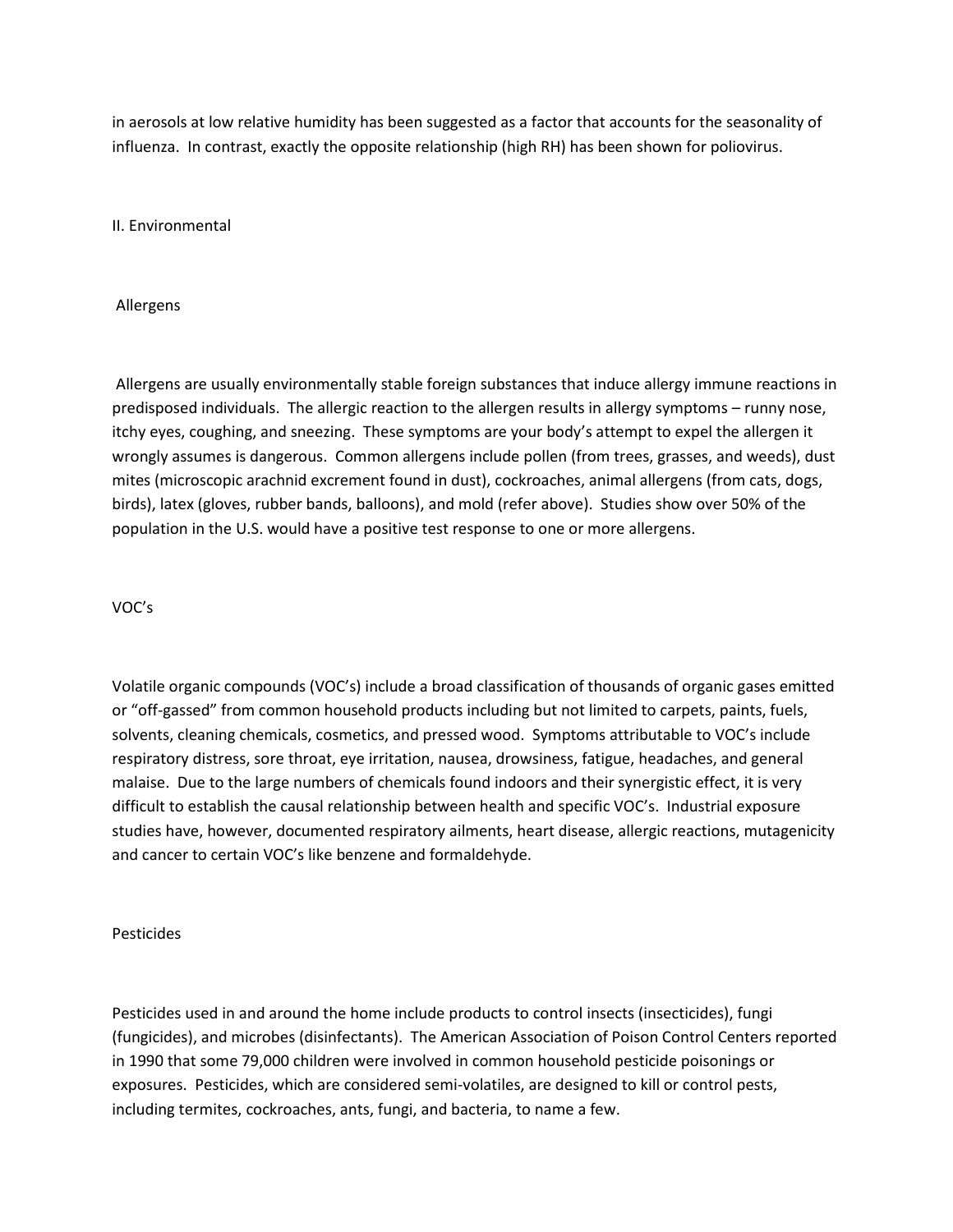The specific symptoms that will result from a given exposure situation depend on the pesticide and its site of action, the dose received, and the sensitivity of the exposed individual. Irritation of the eyes, skin, and respiratory tract are common effects. Skin exposure can lead to itching, redness, swelling, blistering , or acne-like condition.

## Combustion By-products

Combustion by-products that can create indoor air quality (IAQ) issues include carbon monoxide (CO), nitrogen oxides (NOx), sulphuric oxides (SOx), and polycyclic aromatic hydrocarbons (PAHs). They become an indoor air quality problem when they are introduced into buildings through outdoor air intakes or loading docks.

Carbon monoxide (CO), the by-product of incomplete combustion, is colorless, odorless, and has about 250 times more affinity for hemoglobin than oxygen has. In the body it acts as an asphyxiating agent by reducing the hemoglobin available to carry oxygen to body tissues. Common symptoms are dizziness, headache, nausea, ringing in the ears, and pounding of the heart. Acute exposure can be fatal. Potential sources of CO include unvented kerosene and gas space heaters, furnaces, gas stoves, fireplaces, water heaters, auto exhaust, tobacco smoke, and generators.

Nitrogen Oxides, or NOx, is the generic term for a group of highly reactive gases which contain nitrogen and oxygen in varying amounts. Nitrogen oxides are formed fuel is burned at high temperatures, with the primary sources being motor vehicles, electric utilities, and other industrial, commercial, and residential fuel burning sources. Smog is formed when NOx and VOC's react in the presence of heat and sunlight. Exposure to NO2 may increase rates of respiratory infections, adversely affect lung function, and exacerbate the status of persons with preexisting lung conditions such as asthma.

Sulphuric Oxides, of SOx, are also combustion by-products with common sources including power generation, industrial plants, and motor vehicles. Sulfur dioxide exerts its irritant effects primarily on the upper respiratory tract. There is considerable variability in the response of SO2 among normal, healthy adults and asthmatics, which makes is difficult to define a no-adverse-health-effect level.